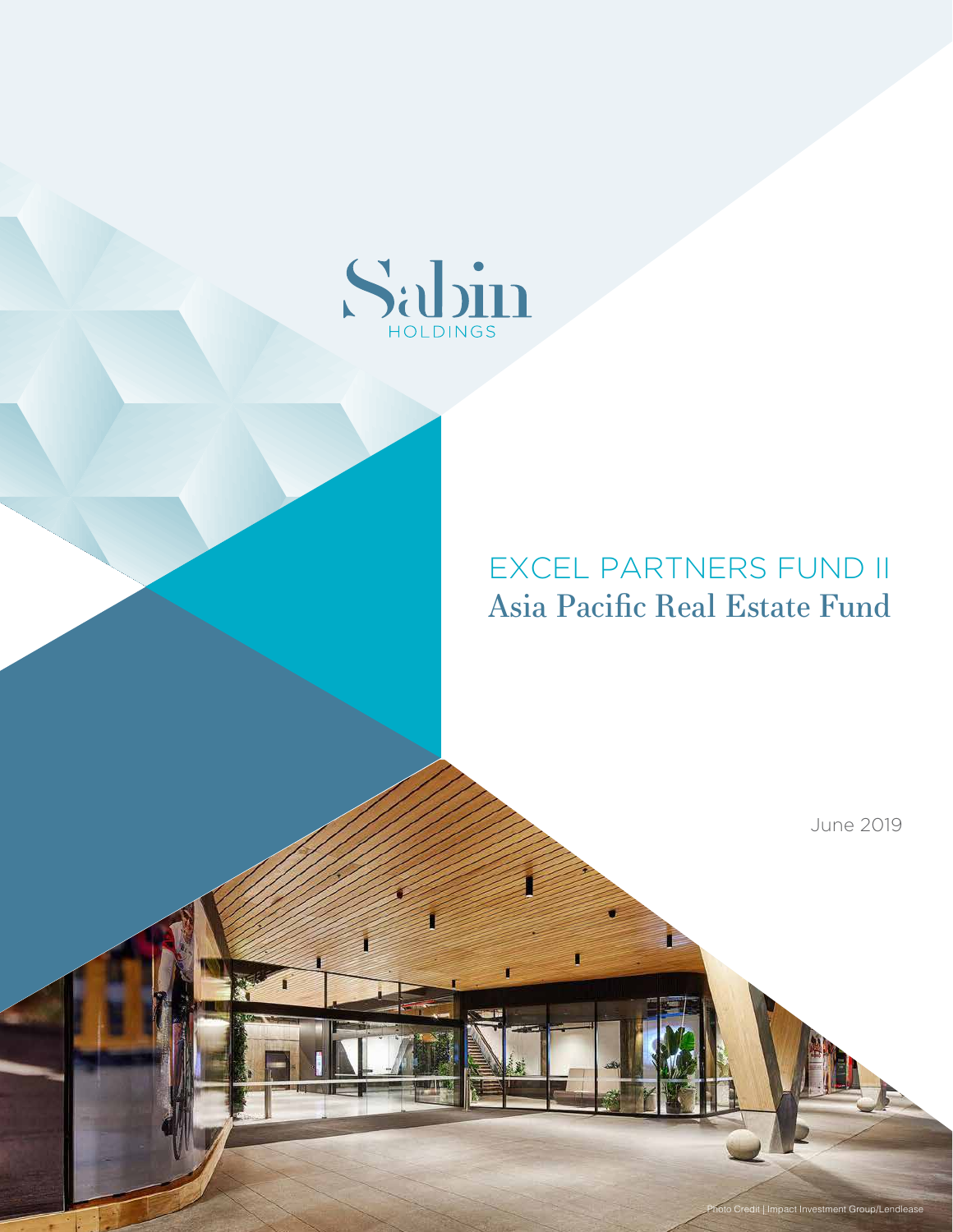# Executive Summary

Impact Investment Group/Lendlease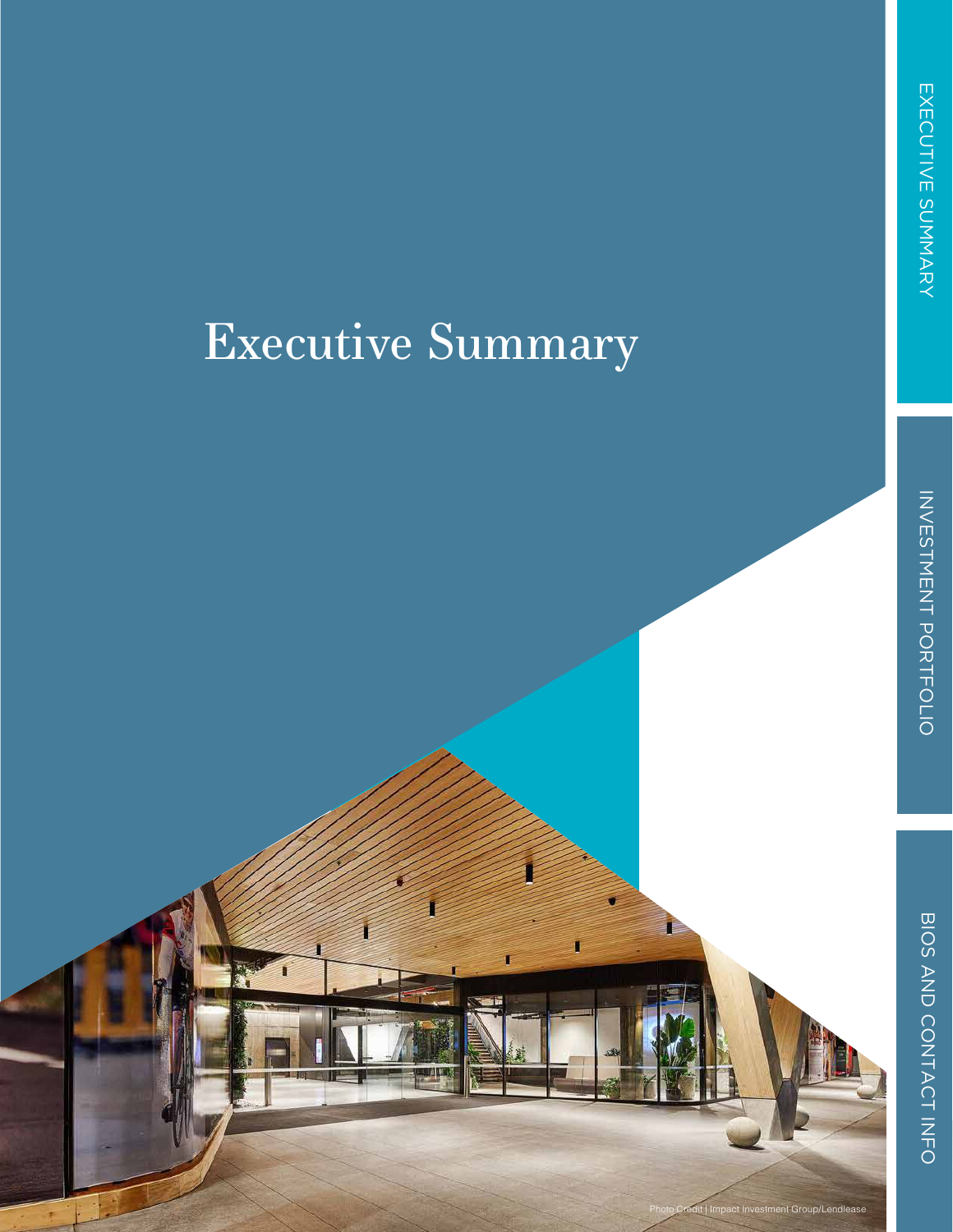#### Executive Summary

#### **Strategy**

Sabin Holdings is building a diversified office and industrial portfolio across major cities in Asia Pacific including Australia (APAC). Global economic growth drivers will be centered in this region for the next decade or longer. Real estate in main APAC cities will benefit as large sovereign wealth funds and financial institutions continue to invest globally in real estate. The Sabin Holdings team has a combined 80+ years of experience in Asia Pacific. Partner relationships developed over decades provide a tremendous pipeline of APAC real estate investment opportunities.

#### **Excel Partners China Fund - Single asset fund**

- Excel Centre, Beijing Finance Street, approx. 42,000 sqm, 20 floors
- New district developed around Beijing's traditional "Wall Street"
- 2003 2007: Sabin Holding's team contracted for a new office tower, monitored construction and took handover
- Hired onsite team of 86 local employees to manage every aspect of Excel Centre

#### **Excel Partners Fund II - Diversified portfolio**

- Launched February 2018
- 16 properties: 9 office, 6 industrial, and 1 multi-family portfolio
- Major cities: Singapore, Tokyo, Fukuoka, Melbourne, Brisbane, Perth, Adelaide

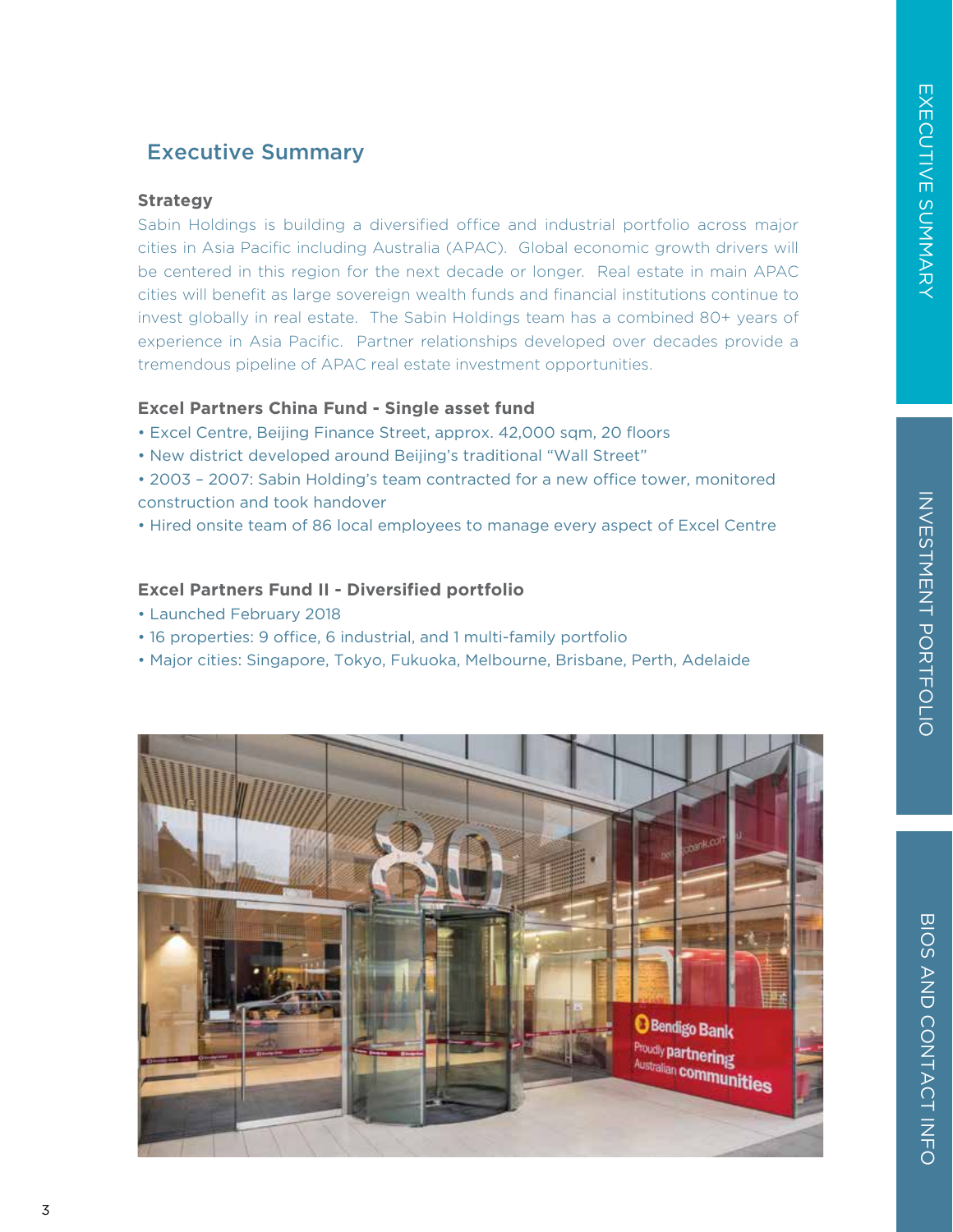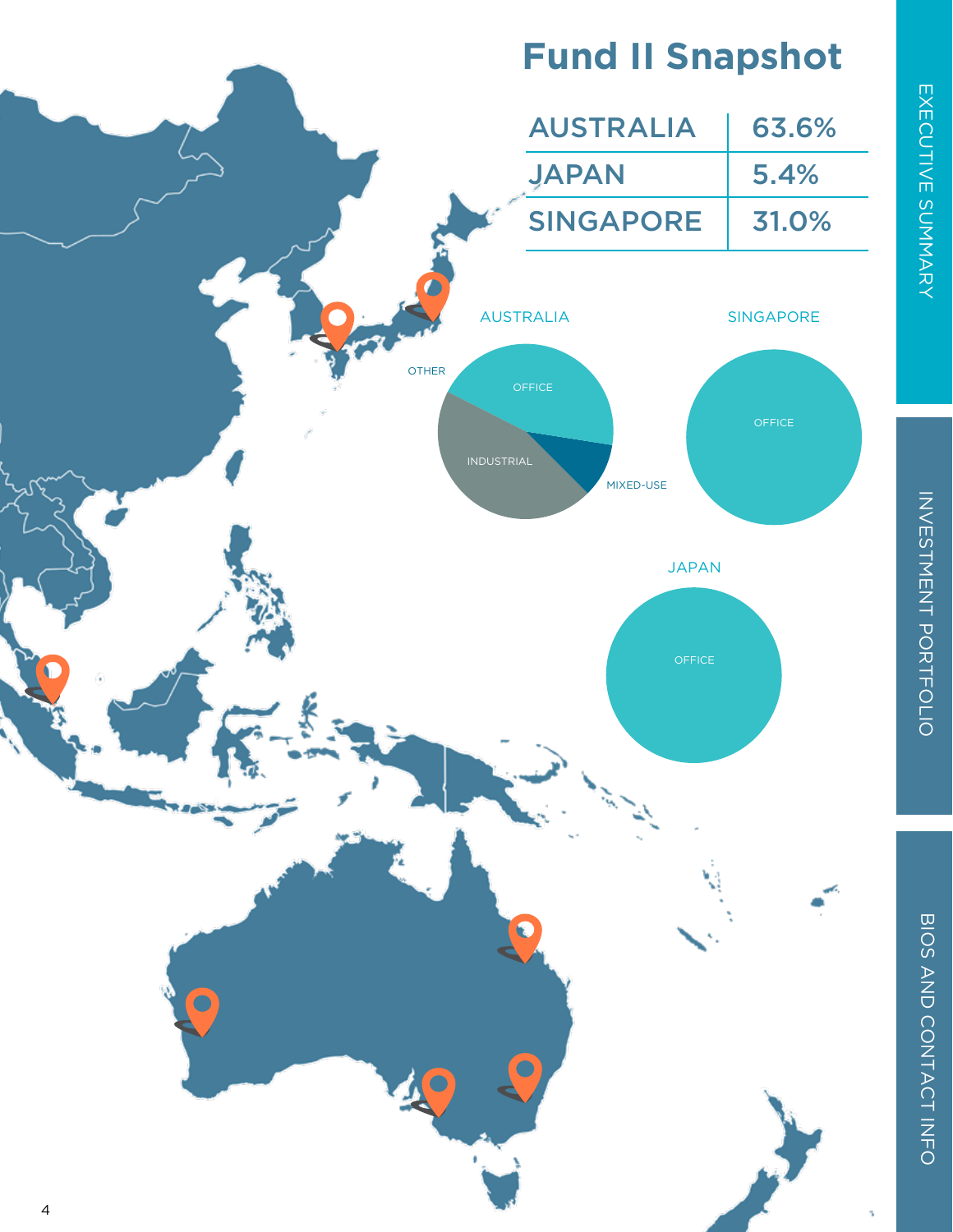# Investment Portfolio

# BIOS AND CONTACT INFO

mpact Investment Group/Lendlease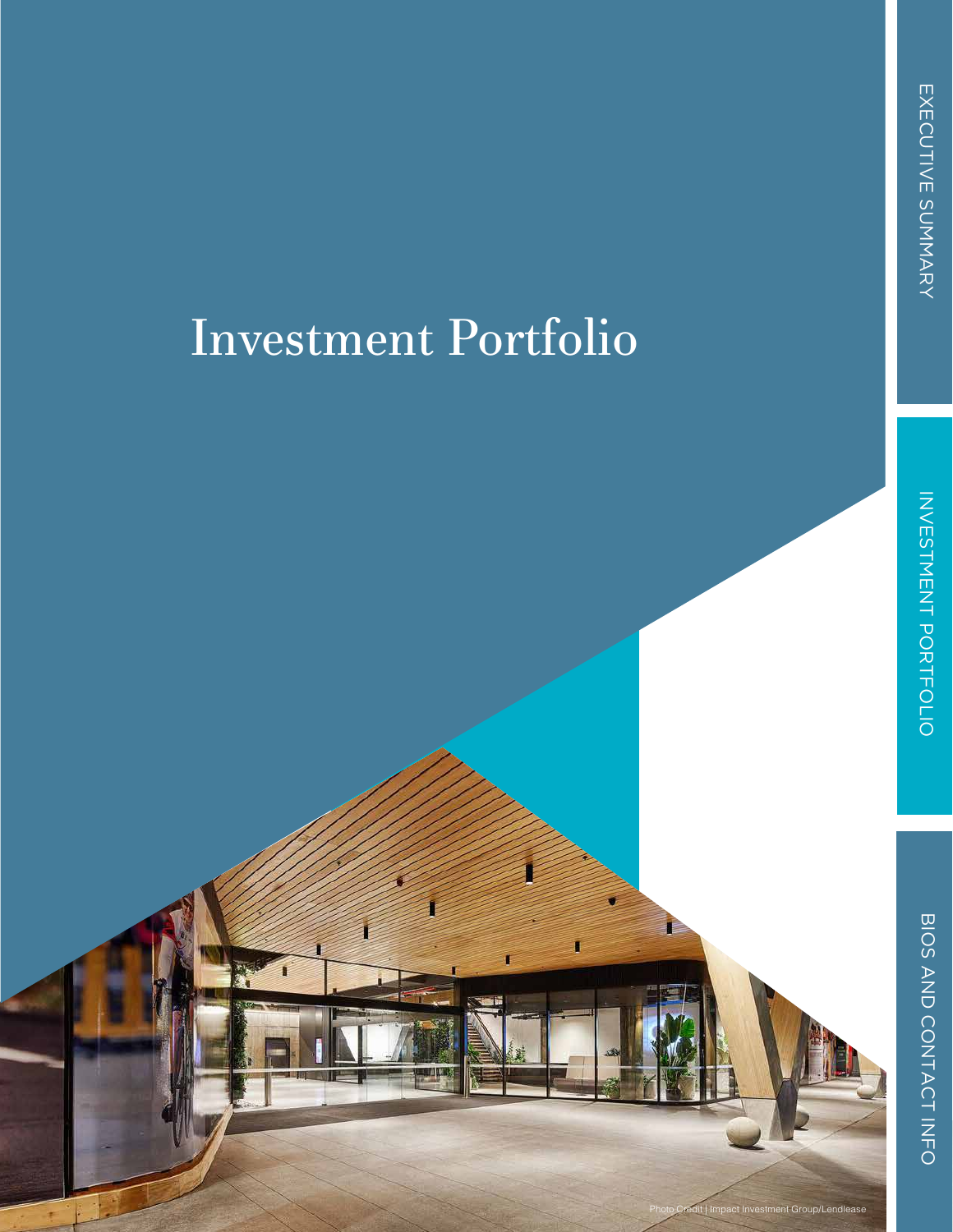#### **Grenfell Street, Adelaide, Australia King Street, Brisbane, Australia**



- 23,440 sqm, 11 floors of office
- 96% leased to Bendigo & Adelaide Bank, (ASX: BEN) Australia's 5th largest retail bank



- 15,171 sqm, developed by Lendlease
- Tallest timber constructed building in Australia at 10 stories

#### **Edward Street, Brisbane, Australia**



- 19,935 sqm Class B office tower with ground floor retail
- Opportunity to renovate, rebrand, fill vacancies and increase rents

#### **Manulife Tower, Singapore**



- 241,338 sqft, 11-story office with ground floor retail
- In Civic District between Orchard Road shopping belt and CBD



• 26,500 sqm, 14 floor office building • Sale / Leaseback with Japanese blue chip corporation (TSE listed)

#### **Fukuoka, Japan Colin Street, Perth, Australia**



- 2,695 sqm, 3-story suburban office
- Large floor plans, four sides of natural light, new floor to ceiling windows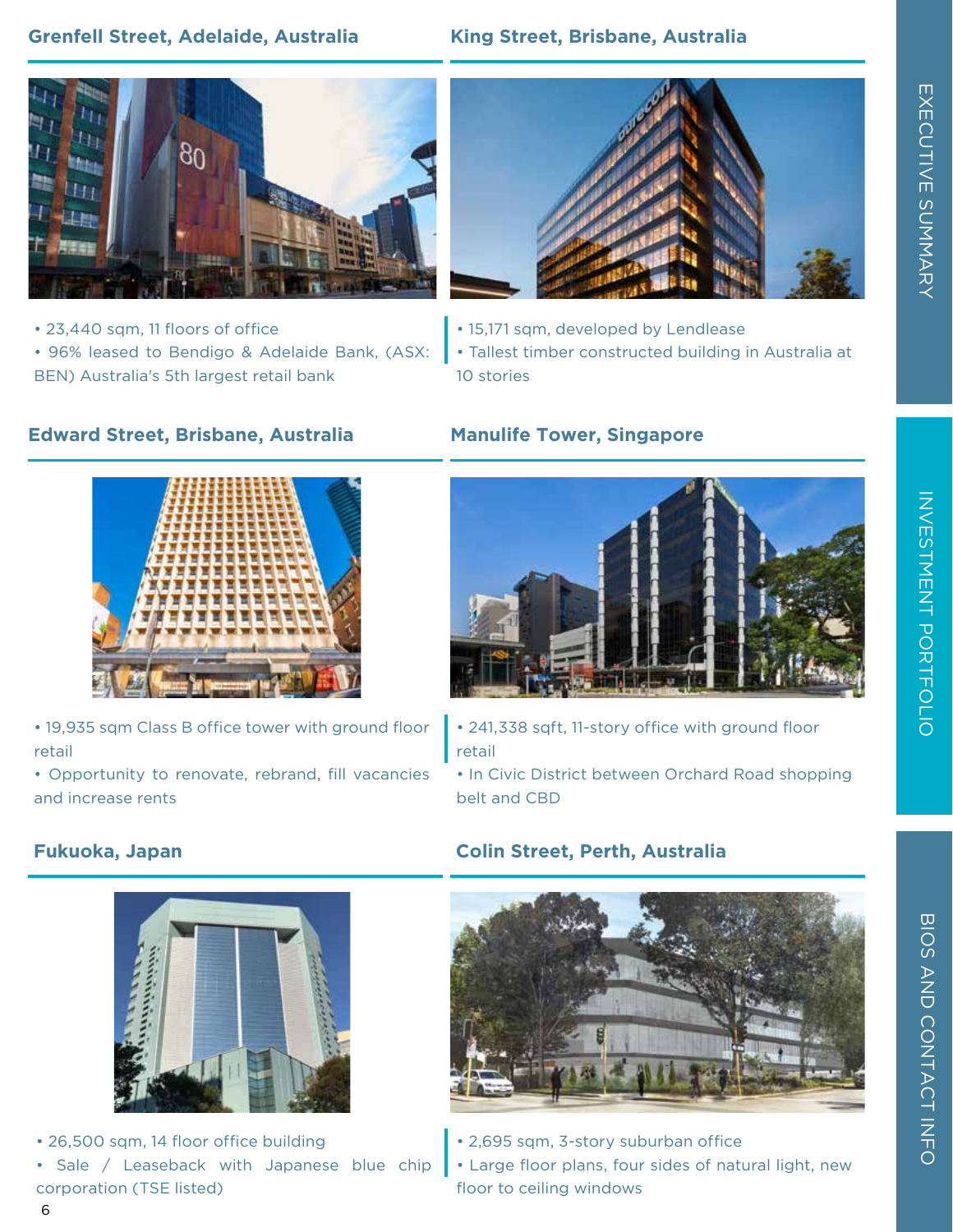#### **Chapel Street, Melbourne, Australia The Barracks, Brisbane, Australia**



- 6,024 sqm, 3-story suburban office building
- Sale / Leaseback with Newscorp



- 19,561 sqm including 10,420 sqm of office and 9,141 sqm of retail
- On hill overlooking Brisbane River, 1 km from CBD

EXECUTIVE SUMMARY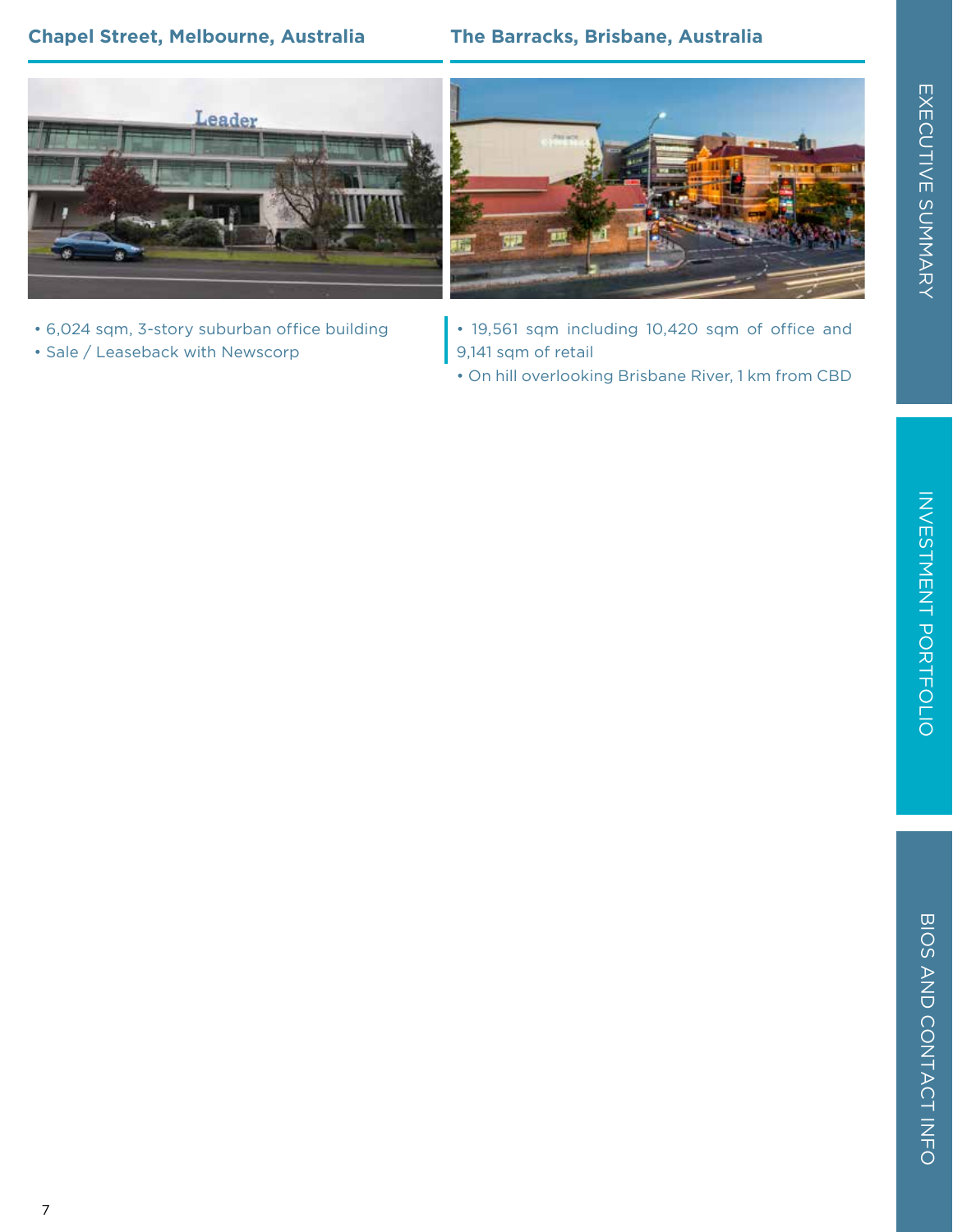#### **Fleming Road, Brisbane, Australia**

#### **Paringa Road, Brisbane, Australia**



- 13,890 sqm, 20 Industrial buildings
- 83% leased



- 8,570 sqm, 2 industrial buildings
- Includes land for future development

#### **Somerville Road, Melbourne, Australia**





- 24,984 sqm, 6 industrial buildings
- Land constrained in-fill location



- 18,414 sqm, 8 industrial and logistics buildings
- Shearform HQ for 30+ years

#### **Magnesium Drive, Brisbane, Australia Valente Close, Brisbane, Australia**



- 4,350 sqm office and industrial
- 100% leased to Owen Illinois (NYSE: OI)





• 5,533 sqm, 2 industrial buildings • Large 15,600 sqm site

EXECUTIVE SUMMARY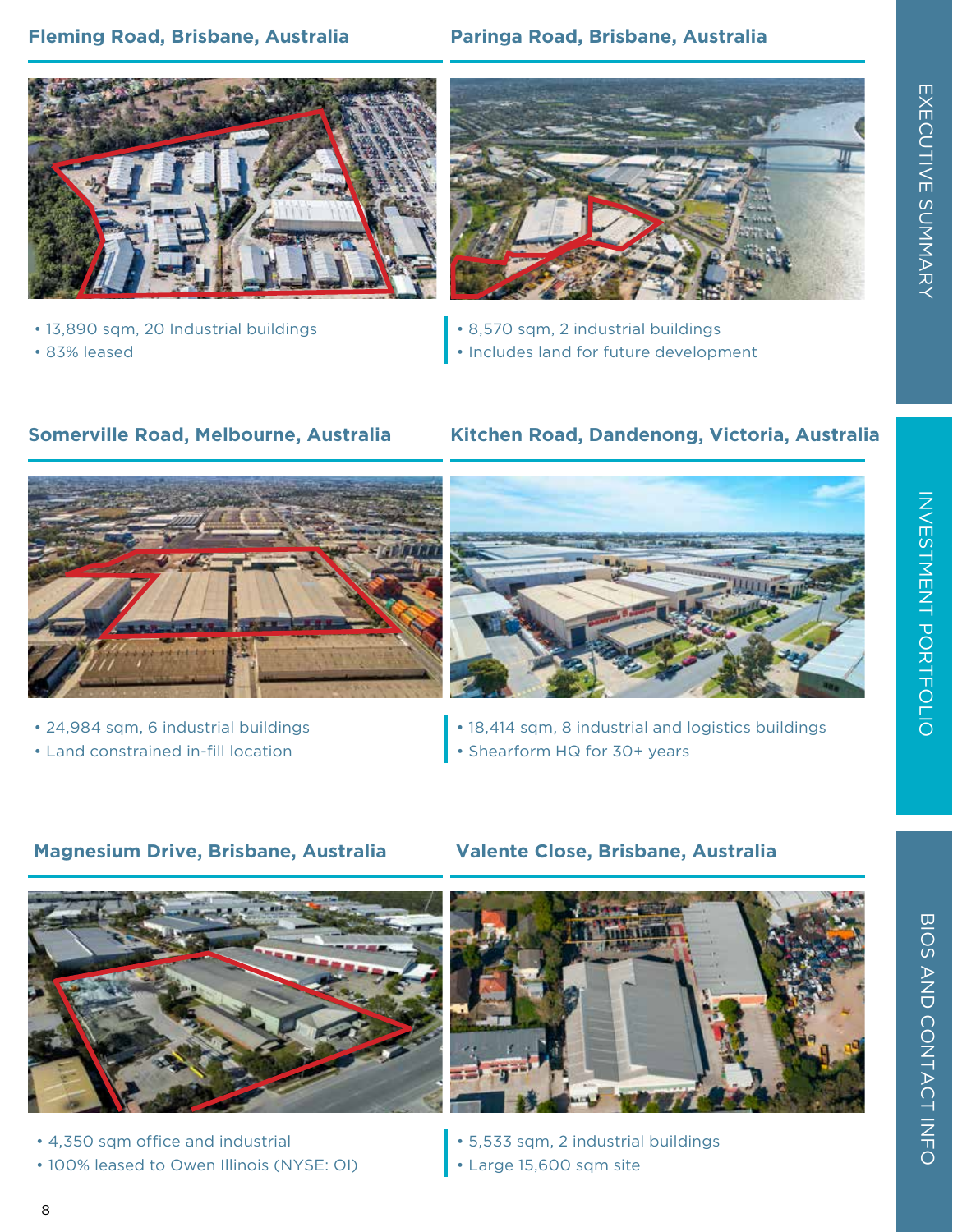# Bios and Contact Info

npact Investment Group/Lendlease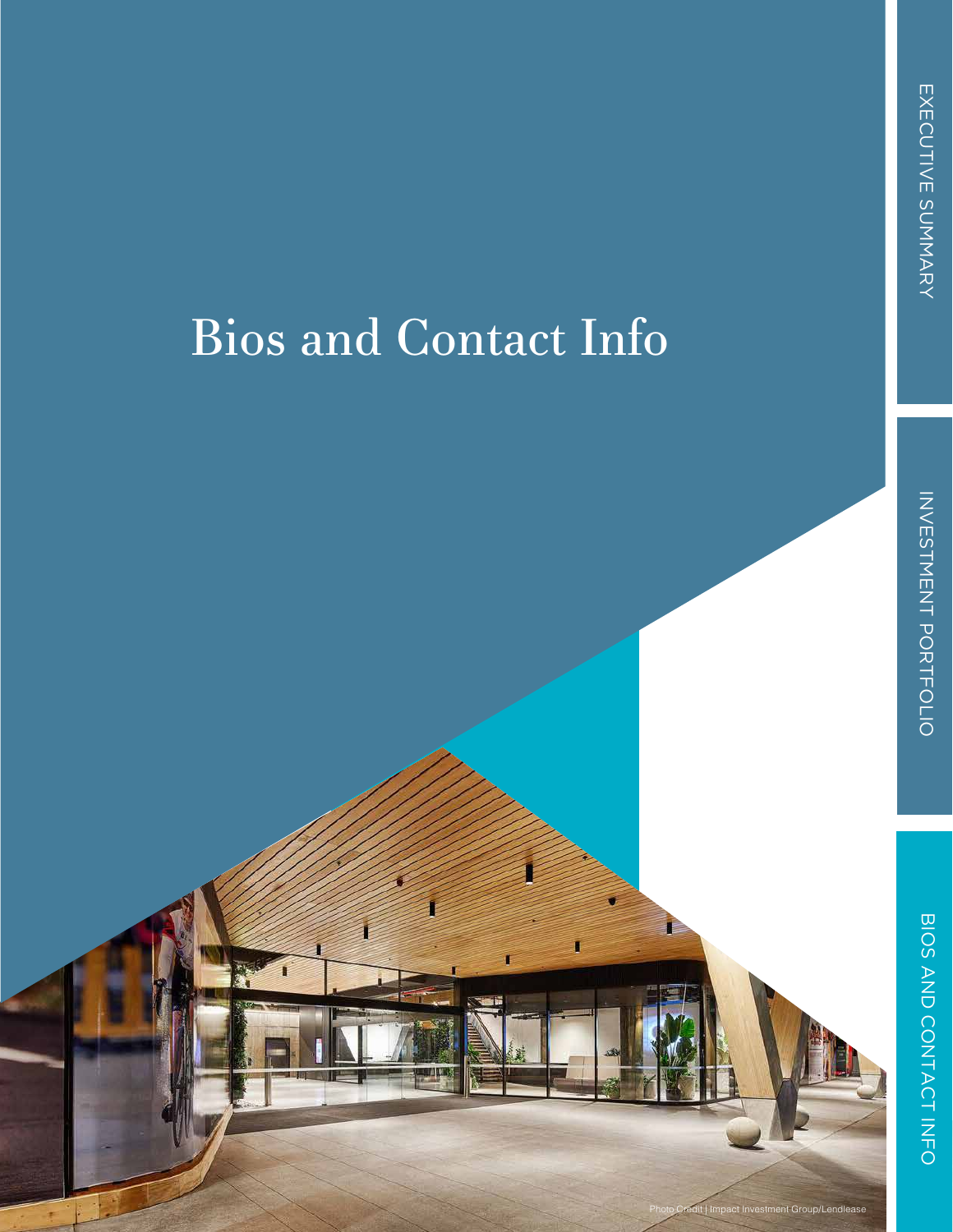

## **Gary B. Sabin**

#### Chairman

Gary B. Sabin is Chairman of Sabin Holdings and Excel Realty Holdings, two platforms focused on commercial real estate investment. His involvement in the real estate industry started with the founding of his real estate company in 1977. Since then, he has been actively involved in billions of dollars of real estate projects worldwide having operated other private and public entities including: Excel Trust - acquired by Blackstone in July 2015 for approximately \$2 billion, Price Legacy Corporation, Excel Legacy Corporation, New Plan Excel Realty Trust, Excel Realty Trust and Excel Interfinancial Corporation. Mr. Sabin has also served on the boards of CareTrust (NASDAQ), Extra Space Storage (NYSE), Charity Vision, and the Cystic Fibrosis Foundation (Vice Chair). Mr. Sabin is currently serving as General Authority Seventy for the Church of Jesus Christ of Latter-day Saints and is based in Germany to help oversee the Church's activities throughout Western Europe. Mr. Sabin also serves as Chairman of the Sabin Children's Foundation (www. sabinchildrensfoundation.org), whose mission is to relieve the distress of children around the world. Mr. Sabin received a Master's Degree in Management from Stanford University as a Sloan Fellow and a Bachelor of Science in Finance from Brigham Young University.

## **Spencer G. Plumb**

President & CEO

Spencer G. Plumb serves as President & CEO of Sabin Holdings, a global real estate platform launched in 2016. In 2009, Mr. Plumb co-founded Excel Trust, a real estate investment trust (REIT), which in April 2010 was successfully listed on the New York Stock Exchange (symbol: EXL). In July 2015, the company was acquired by Blackstone in a \$2 billion transaction. Mr. Plumb served as President and Chief Operating Officer and as a member of the Board of Directors of Excel Trust until June 2016. Over his career, Mr. Plumb has held various positions with other public and private entities including: Excel Realty Holdings, Price Legacy Corporation, Excel Legacy Corporation, New Plan Excel Realty Trust, Excel Realty Trust, and Excel Interfinancial Corporation. Mr. Plumb also serves on the Board of Directors of CareTrust REIT, INC. (NASDAQ: CTRE) and on the Board of Directors of the Sabin Children's Foundation (www.sabinchildrensfoundation.org) whose mission is to relieve the distress of children around the world. Mr. Plumb received a B.A. in Economics from Brigham Young University. Mr. Plumb and his wife Kimberly are the proud parents of five children.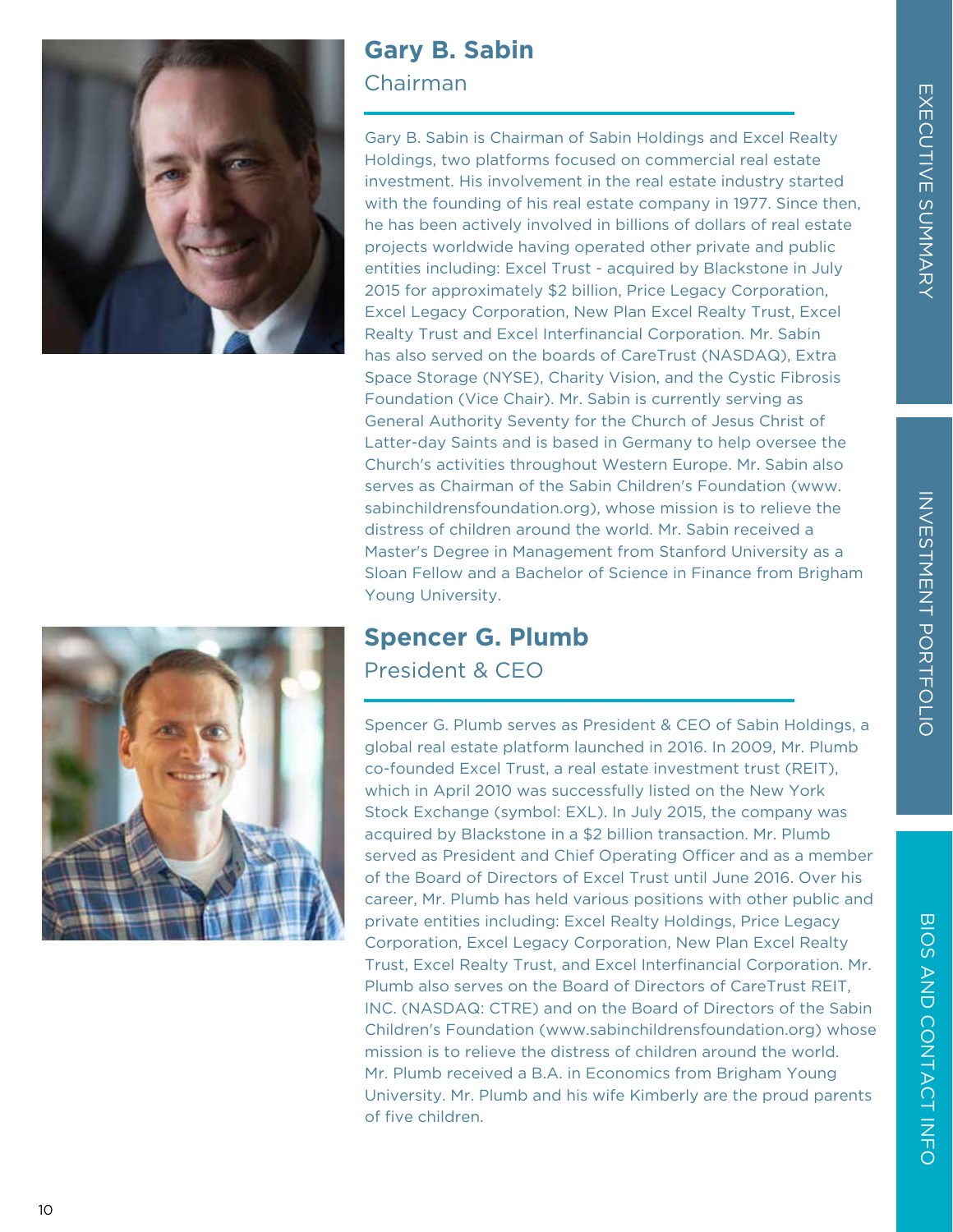BIOS AND CONTACT INFO





### **Daniel J. Haslam** Chief Investment Officer

Daniel Haslam serves as Chief Investment Officer for Sabin Holdings. Until July 2016, Mr. Haslam served as a Vice President for Excel Trust, which was publicly traded on the New York Stock Exchange (symbol: EXL) until it was acquired by Blackstone for \$2 billion in 2015. As Vice President of Asset Management, Daniel was responsible for all aspects of asset management for Excel's commercial real estate portfolio, including capital expenditure projects, redevelopment, lease renewals, tenant coordination, budgeting and collections. During his time at Excel Trust, Mr. Haslam also worked in leasing and acquisitions. Prior to joining Excel Trust, Mr. Haslam spent six years as the General Manager for the Excel Centre, Beijing where he was responsible for the acquisition, leasing and management of this prime office tower. Mr. Haslam started his career in the finance department at Ford Motor Company. Mr. Haslam also serves on the Board of Directors of The Sabin Children's Foundation, (www.sabinchildrensfoundation.org), whose mission is to relieve the distress of children around the world. Mr. Haslam received a Master of Business Administration, high honors, from the University of Chicago Booth School of Business and a B.A. in Economics, summa cum laude, from Brigham Young University. Daniel is fluent in Mandarin Chinese.

### **Luke Filei** Legal Counsel APAC

Luke Filei has practiced in the field of real estate and construction law for over 20 years. Prior to joining Sabin Holdings, he was the Vice-President and General Counsel of Walmart Asia Realty. At Walmart, he was responsible for the legal and business affairs relating to site acquisition, compliance, design, construction, procurement, leasing, opening, operation, and management of Sam's Club-anchored shopping malls developed by Walmart Asia Realty. He was also responsible for negotiating the Sam's Clubs and Hypermarket store lease transactions in the China market as well as the development and leasing of major distribution facilities. He was the co-leader of the Walmart Real Estate Lawyers Global Forum. Prior to Walmart, Mr. Filei served as General Counsel for the NBA in China. Mr. Filei has previously practiced law in major international law firms in Asia and represented clients on numerous large-scale real estate and construction projects such as Excel's acquisition of the Excel Center in Beijing Finance Street, the acquisition of a major mixed use complex in Beijing's Xidan District, BMW's acquisition of JinBei vehicle production facilities in Shenyang, China and as well the construction of numerous production facilities for companies such as Boeing, Pratt & Whitney, Black & Decker and others. He was admitted to practice law in Queensland, Australia in 1993 and is fluent in spoken and written Chinese.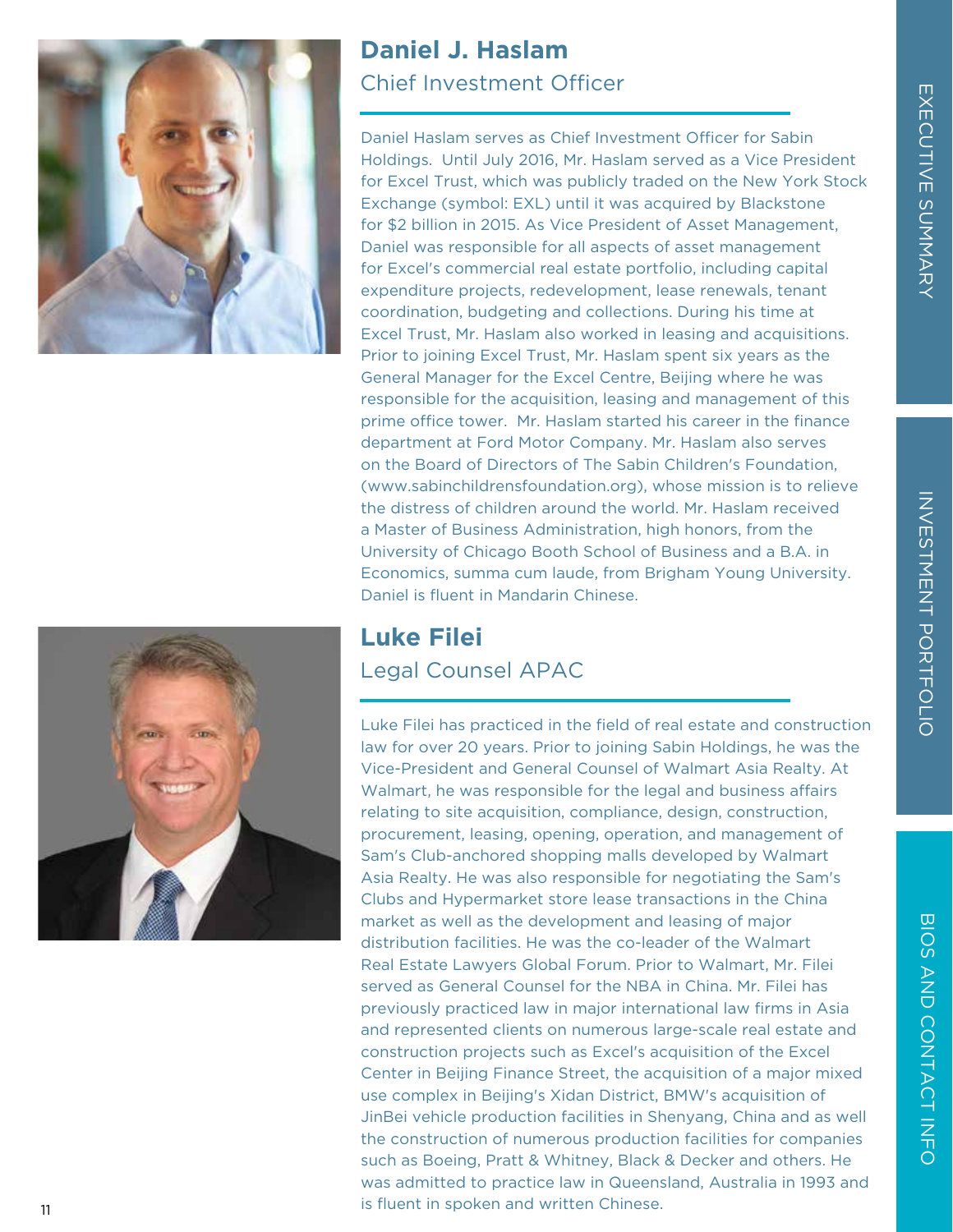



#### **Steven R. Henry** Director of Technology

Steven R. Henry serves as the Director of Technology for Sabin Holdings. Until 2016, Mr. Henry served as the Directory of Technology for Excel Trust, which was publicly traded on the New York Stock Exchange (symbol: EXL) until it was acquired by Blackstone for \$2 billion in 2015. Mr. Henry was responsible for the systems and data of the company as it grew from an organization of 12 people and 2 offices to a public company with hundreds of employees and consultants with 14 offices around the U.S. Prior to Excel, Mr. Henry worked for Richmond America Homes, a publicly traded national home builder (NYSE symbol: MDC). Mr. Henry was responsible for redesigning their data processes in real estate acquisition. Mr. Henry's prior experience also includes working as a programmer at Qualcomm. Mr. Henry serves on the Board of Directors for the Sabin Children's Foundation (www.sabinchildrensfoundation.org), whose mission is to relieve the distress of children around the world. Mr. Henry received a Bachelor's of Finance from Brigham Young University and is fluent in Spanish and Basque.



#### **Rachel Miller** Operations Manager

Rachel Miller serves as Operations Manager of Sabin Holdings and Executive Assistant to its Chairman and President & CEO. Until 2016, Mrs. Miller served as Executive Assistant for Mr. Sabin and Mr. Plumb at Excel Trust, which was publicly traded on the New York Stock Exchange (symbol: EXL) until it was acquired by Blackstone for \$2 billion in 2015. Mrs. Miller has over 20 years-experience in the real estate development and investment industry holding various high-level administrative related positions. As Operations Manager, Mrs. Miller is responsible for overseeing all aspects of the business operations including human resources, she is the liaison for corporate compliance and tax related matters as well as the day to day administrative operations of the business. Mrs. Miller also serves as Secretary of the Sabin Children's Foundation, (www.sabinchildrensfoundation. org), whose mission is to relieve the distress of children around the world.